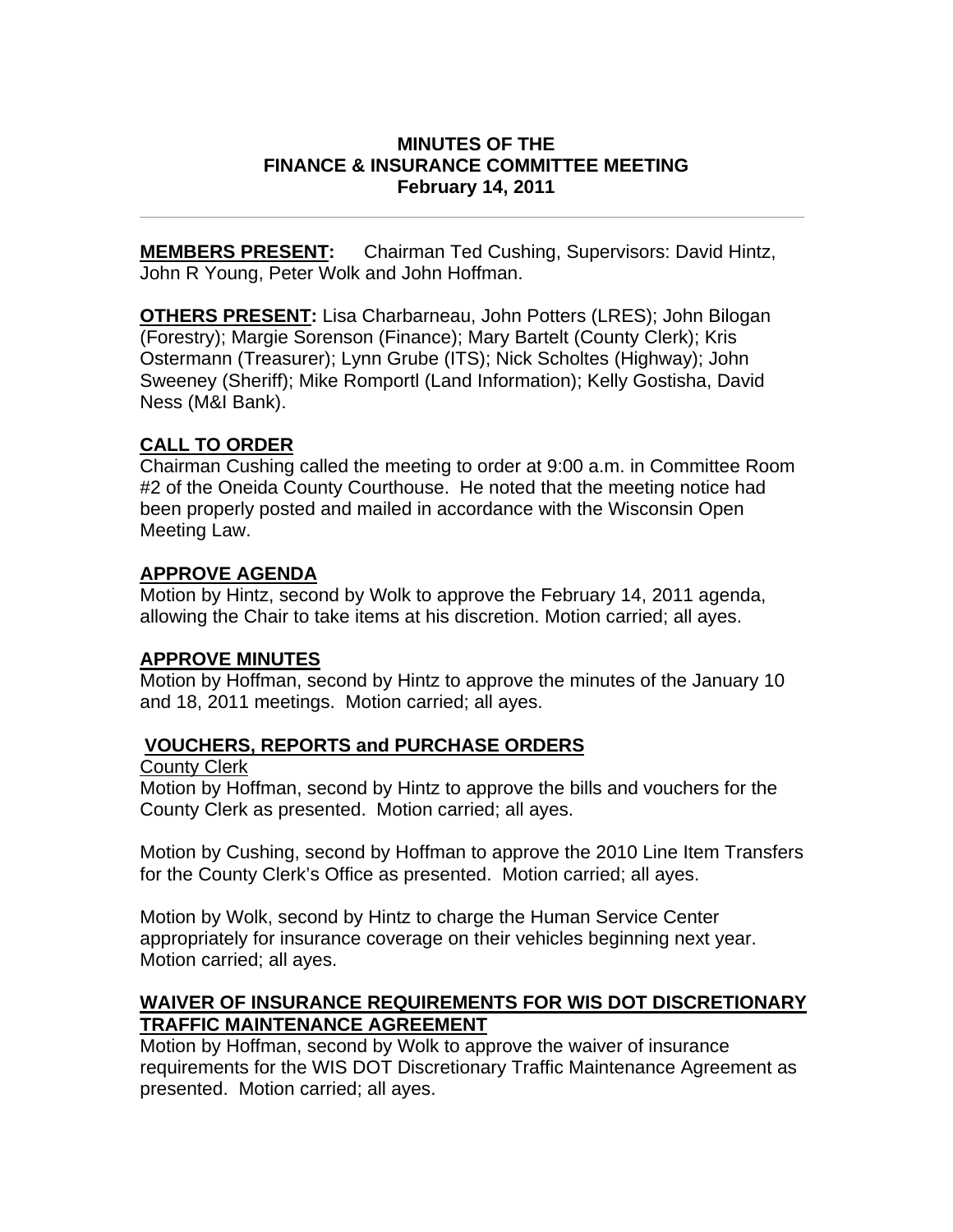# **OUT OF STATE TRAVEL REQUEST**

Motion by Hoffman, second by Wolk to approve the Out of State Travel Request for the Highway Commissioner to attend a meeting in Washington D.C. Motion carried; all ayes.

## **FORESTRY LINE ITEM TRANSFER**

Bilogan explained to the committee that the Forestry Committee approved an LTE for 600 hours not to exceed \$25 per hour to be hired from Nicolet Staffing to assist the department in meeting their goal for the increased allowable cut. Bilogan continued that he had talked with Nicolet Staffing and believes they will be able to hire someone at approximately \$16.50 per hour to do the work. When including the fees to Nicolet Staffing he will still be below the \$25 per hour maximum rate. Bilogan explained that he met with Finance Director Sorenson and is requesting that the Stumpage Revenue line item be increased by \$13,000 for 2011 and that money be transferred to a line item for payment of this position.

Sorenson recommend that this was the best way to go.

Young reminded Bilogan that this approval was only for 2011 and didn't automatically add the LTE position to his budget for 2012.

Motion by Hoffman, second by Young to recommend to the County Board to allow the Forestry Department to hire a temporary employee through Nicolet Staffing for up to 600 hours in 2011 not to exceed \$25 per hour and to increase the Forestry budget stumpage line item by \$13,000 for 2011, transferring those funds to a separate line item for the cost of the temporary position. Motion carried; all ayes.

## **PRESENTATION BY M&I BANK**

David Ness and Kelly Gostisha went over the County's current investments with the Committee.

#### **OUT OF STATE TRAVEL REQUEST – LAND INFORMATION**

Motion by Hintz, second by Wolk to approve the Out of State Travel Request to allow a Land Information staff member to attend specialized GIS Software training in Minneapolis. Motion carried; all ayes.

## **NORTHWEST COMMUNITY POLICING GRANT – 2011 PROJECT FUNDS**

John Sweeney came before the committee to report that the Sheriff's Department received \$44,367 under the Northwest Community Policing Grant for 2011. He continued that the department will find the other \$5,633 within their current budget to meet the \$50,000 that was applied for.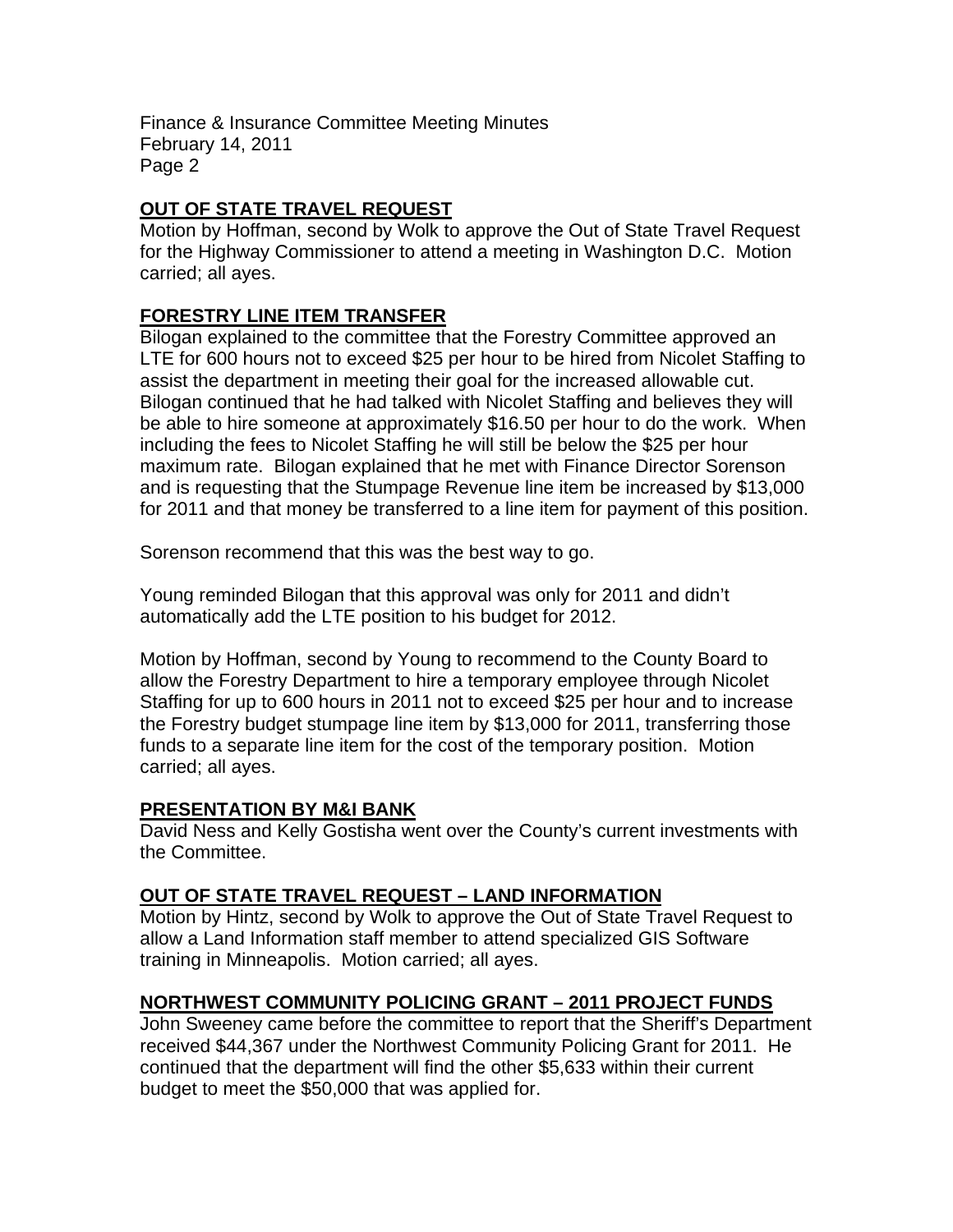Motion by Hoffman, second by Hintz to proceed with the \$44,367 Northwest Community Policing Grant with the Sheriff's Department funding the deficit of \$5,633 out of the current budget as presented. Motion carried; all ayes.

#### **VOUCHERS, REPORTS and PURCHASE ORDERS**

#### **Treasurer**

Motion by Hoffman, second by Wolk to approve the January 2011 Statement of Cash as presented. Motion carried; all ayes.

Motion by Hoffman, second by Wolk to approve the bills and vouchers for the Treasurer as presented. Motion carried; all ayes.

Motion by Wolk, second by Young to approve the Cassian Unlawful Tax as presented. Motion carried.

#### Information Technology Services

Motion by Hoffman, second by Wolk to approve the Bills and vouchers for ITS as presented. Motion carried; all ayes.

 Motion by Cushing, second by Hintz to approve the Line Item Transfer for ITS as presented. Motion carried.

Motion by Cushing, second by Hintz to approve the ITS Department January Accounting as presented. Motion carried.

#### Finance

Motion by Hoffman, second by Wolk to approve the Blanket Purchase Orders as presented. Motion carried; all ayes.

Motion by Wolk, second by Hintz to approve the bills and vouchers for the Finance Department as presented. Motion carried; all ayes.

Motion by Cushing, second by Hoffman to approve the December 2010 General Investments as presented. Motion carried; all ayes.

Sorenson reported to the committee that her office issued a check to the wrong person. This individual cashed the check. Sorenson told the committee the issue was turned over to the Sheriff's Department and District Attorney. She told the committee the District Attorney negotiated a repayment plan in lieu of any theft charges being filed.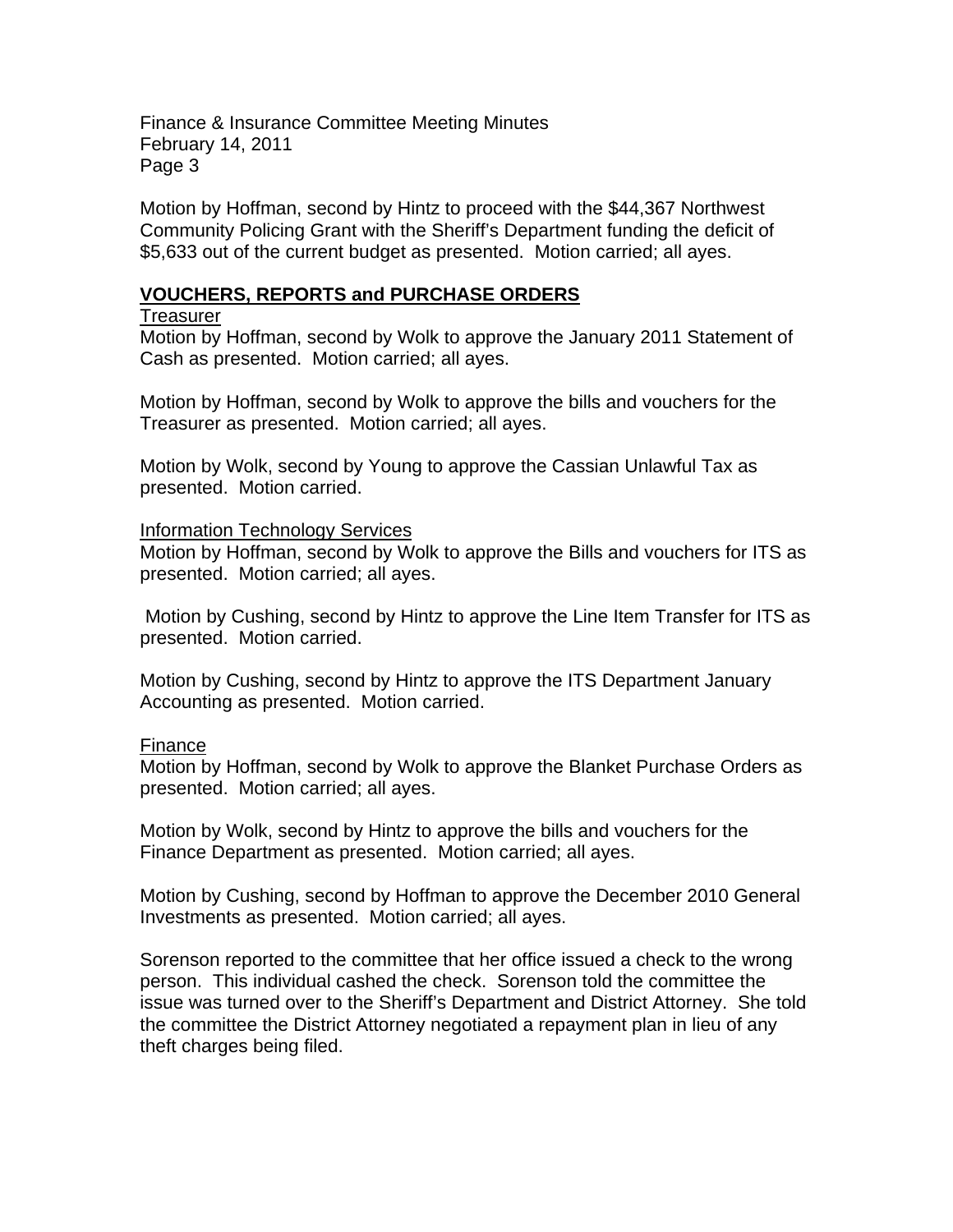Sorenson told the committee that Governor Walkers budget amendment bill which would require general employees to contribute to the Wisconsin Retirement System would save the County \$625,000 a year. She reminded them that the bill does not include the protective category employees.

#### **LINE ITEM TRANSFERS**

Motion by Hoffman, second by Wolk to approve the line item transfers for 2010 as presented. Motion carried; all ayes.

Motion by Cushing, second by Hintz to approve the line item transfers for 2011 as presented. Motion carried; all ayes.

## **RESOLUTION FOR LINE ITEM TRANSFERS**

Motion by Hoffman, second by Hintz to approve the resolution for line item transfers for 2010 and 2011 and forward on to the County Board for further consideration. Motion carried; all ayes.

### **REVIEW RESOLUTIONS TO COME BEFORE THE ONEIDA COUNTY BOARD OF SUPERVISORS AT THEIR FEBRUARY 15, 2011 MEETING**

- **Resolution #10-2011** –offered by the Supervisors of the Committee on Consolidation of Departments, Committees and the number of Supervisory Districts for Oneida County and the Ad-Hoc Redistricting Committee recommending a tentative goal of nineteen County Board Districts and Supervisors. No negative fiscal impact.
- **Resolution #11-2011** offered by the Supervisors of the Buildings and Grounds Committee regarding the building and lands owned by the County at 1103 Thayer Street be sold. No negative fiscal impact.
- **Resolution #12-2011** offered by the Supervisors of the Forestry, Land, & Outdoor Recreation Committee regarding Snowmobile Bridge Load Upgrade. Fiscal impact up to \$17,000.
- **Resolution #13-2011** offered by the Supervisors of the Planning and Zoning Committee regarding general ordinance amendment 9.56 Domesticated Chickens/ Ducks. No fiscal impact.
- **Resolution #14-2011/Rezone Petition #8-2010** offered by the Supervisors of the Planning and Zoning Committee to amend the Master Zoning District Document and the Oneida County Official Zoning District Boundary Map- Town of Hazelhurst. No Fiscal Impact.
- **Resolution #15-2011** offered by the Supervisors of the Planning and Zoning Committee regarding the revision of rules under NR 115. No fiscal impact.